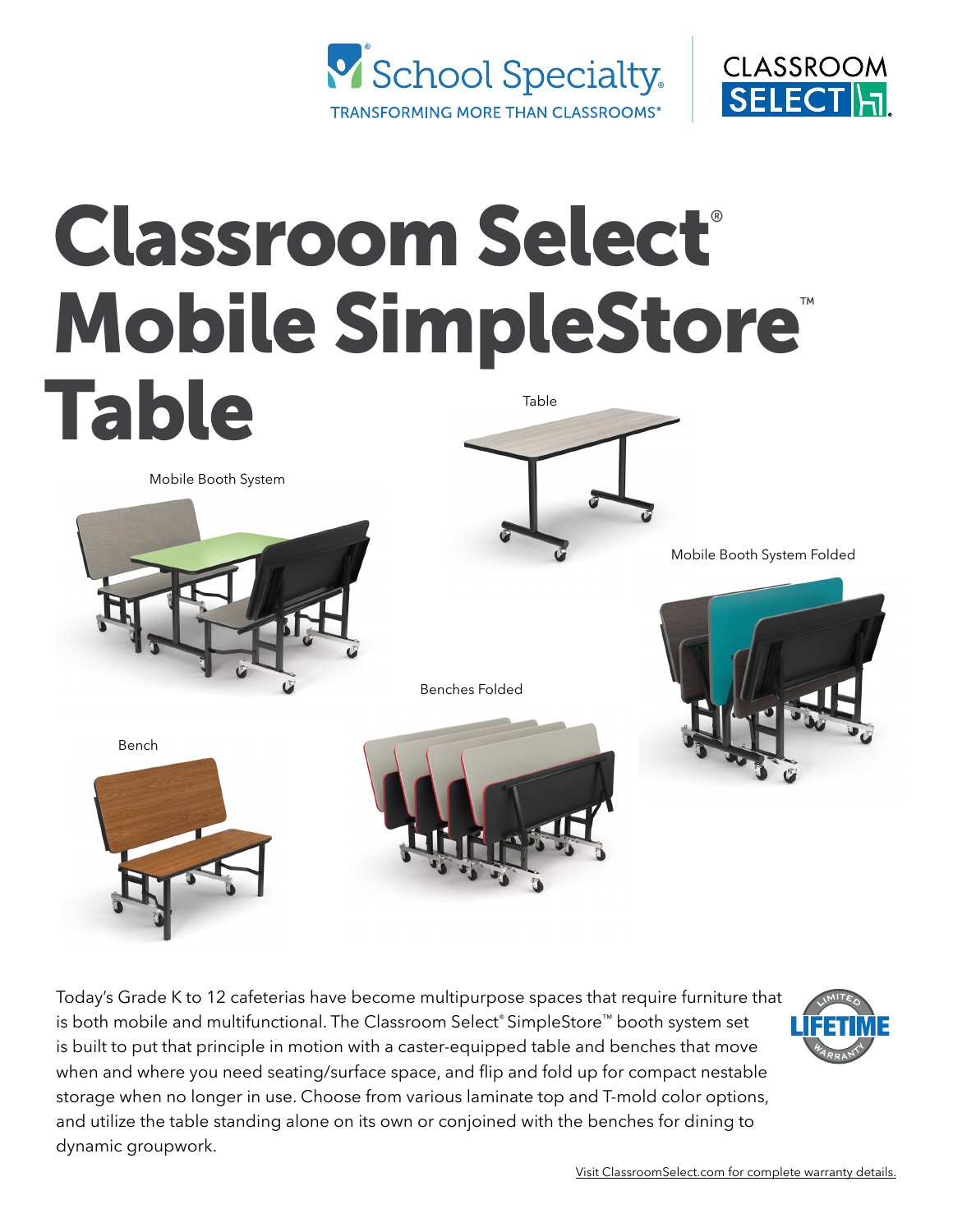

## FEATURES

- Folding mobile cafeteria table, benches, or booths
- Your choice of any of our exciting assortment of laminate colors including, woodgrains, patterns, and solid colors
- High backs with a slight 12° pitch provide the perfect contour for comfortable seating
- Rubber Grip-Right glides engage on the floor when open
- The locking casters allow this table to stay in place
- Sold in full booth unit, individual tables, and bench options
- T-Mold laminate top features a 1<sup>1</sup>/<sub>8</sub>" thick particleboard or plywood core with a high pressure laminate surface and phenolic backer sheet to minimize warping
- Black LockEdge® laminate top feature a 11/8" MDF or plywood core and sealed with a polyurethane edge that offers easier cleaning and added durability
- Easy to clean laminate tops with soap, water, and an optional diluted bleach solution
- Choose from an array of 23 vibrant T-Mold edge colors for overall room color coordination

# SPECIFICATIONS

### **CONSTRUCTION**

- Tables with T-Mold edge are made of 1" thickness particleboard core, and LockEdge® are made of 1" thickness MDF core with high pressure laminate top
- Benches are ¾" thickness
- 14-gauge steel 2 inch tube legs are available in textured powder coated black
- High Pressure laminate is made up of a wear-resistant overlay, that is impact-resistant
- High Pressure laminate offers long-lasting function and performance
- Vinyl T-mold edge banding is secured using a spot-nail from the bottom to prevent it from pulling away from the edge
- LockEdge® polyurethane coating is sprayed directly on to edge surfaces, creating a permanent seal that is impervious to bacteria and moisture for easier maintenance and long-lasting durability
- Double ball bearing non-marring 3-inch locking casters allow mobility and strength when used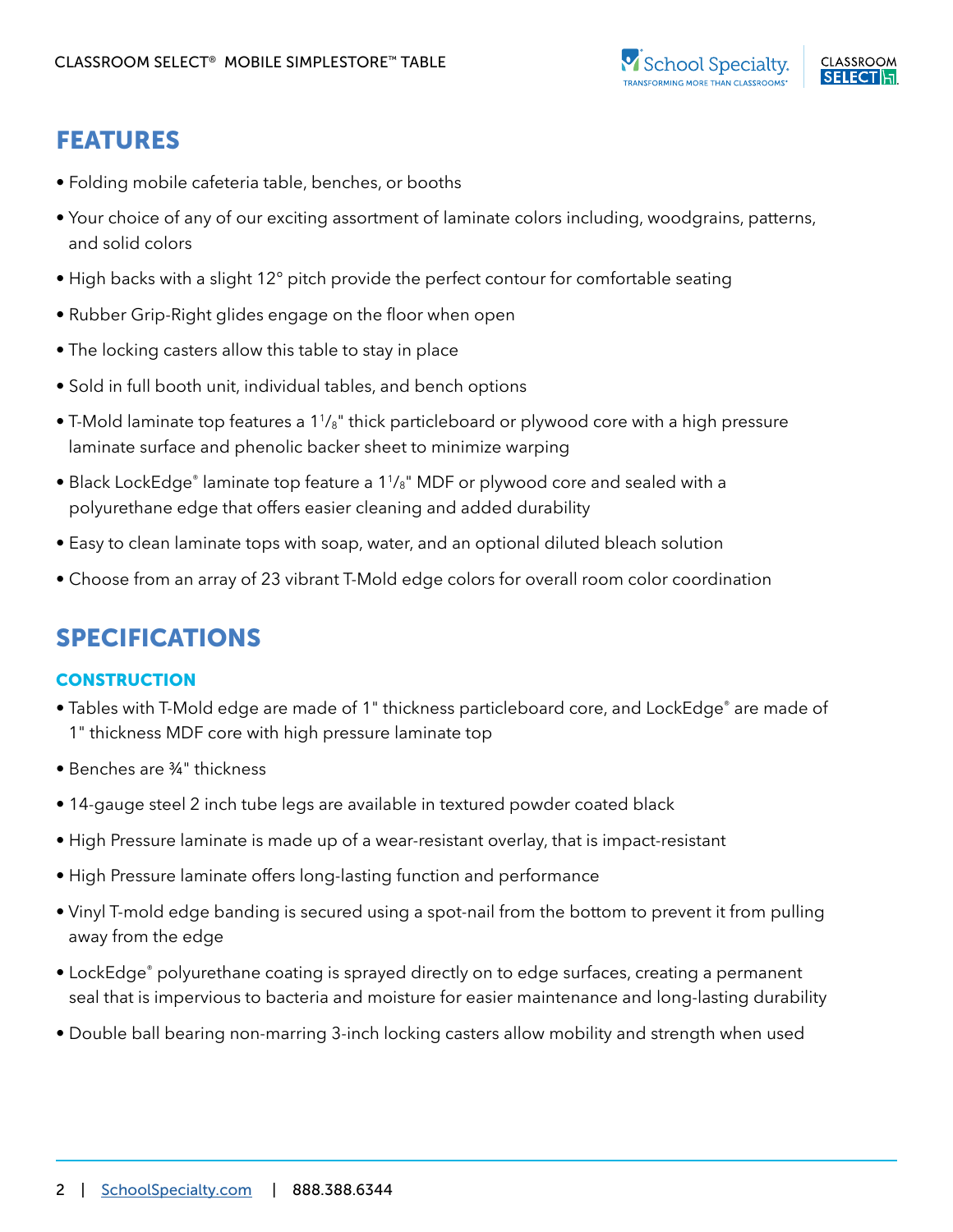

# **CLASSROOM**<br>**SELECT** H<sub>1</sub>

### MODELS

| <b>ITEM NUMBER</b>         | <b>TOP TYPE</b> | <b>EDGE TYPE</b>      | <b>DIMENSIONS</b><br>LXWXH (IN) |
|----------------------------|-----------------|-----------------------|---------------------------------|
| <b>Mobile Booth System</b> |                 |                       |                                 |
| 5003882                    | ParticleBoard   | T-Mold                | 74 x 48 x 391/2                 |
| 5003887                    | ParticleBoard   | T-Mold                | 24 x 60 x 391/2                 |
| 5003890                    | ParticleBoard   | T-Mold                | 30 x 48 x 391/2                 |
| 5003883                    | ParticleBoard   | T-Mold                | 30 x 60 x 391/2                 |
| 5003892                    | <b>MDF</b>      | LockEdge <sup>®</sup> | 74 x 48 x 391/2                 |
| 5003888                    | <b>MDF</b>      | LockEdge <sup>®</sup> | 24 x 60 x 391/2                 |
| 5003881                    | <b>MDF</b>      | LockEdge <sup>®</sup> | 30 x 48 x 391/2                 |
| 5003891                    | <b>MDF</b>      | LockEdge <sup>®</sup> | $30 \times 60 \times 39\%$      |
| <b>Mobile Benches</b>      |                 |                       |                                 |
| 5003889                    | ParticleBoard   | T-Mold                | $25 \times 48 \times 38$        |
| 5003884                    | ParticleBoard   | T-Mold                | 25 x 60 x 38                    |
| 5003885                    | <b>MDF</b>      | LockEdge®             | $25 \times 48 \times 38$        |
| 5003886                    | <b>MDF</b>      | LockEdge <sup>®</sup> | 25 x 60 x 38                    |
| <b>Mobile Tables</b>       |                 |                       |                                 |
| 5003893                    | ParticleBoard   | T-Mold                | 24 x 48 x 29                    |
| 5003895                    | ParticleBoard   | T-Mold                | $24 \times 60 \times 29$        |
| 5003900                    | ParticleBoard   | T-Mold                | $30 \times 48 \times 29$        |
| 5003894                    | ParticleBoard   | T-Mold                | $30 \times 60 \times 29$        |
| 5003898                    | <b>MDF</b>      | LockEdge <sup>®</sup> | 24 x 48 x 29                    |
| 5003897                    | <b>MDF</b>      | LockEdge <sup>®</sup> | $24 \times 60 \times 29$        |
| 5003899                    | <b>MDF</b>      | LockEdge <sup>®</sup> | $30 \times 48 \times 29$        |
| 5003896                    | <b>MDF</b>      | LockEdge <sup>®</sup> | $30 \times 60 \times 29$        |



Extra-durable LockEdge® coating is sprayed on, creating a permanent seal that is impervious to bacteria and moisture



T-mold Edge Band is spot-nailed to prevent it from pulling away from the edge